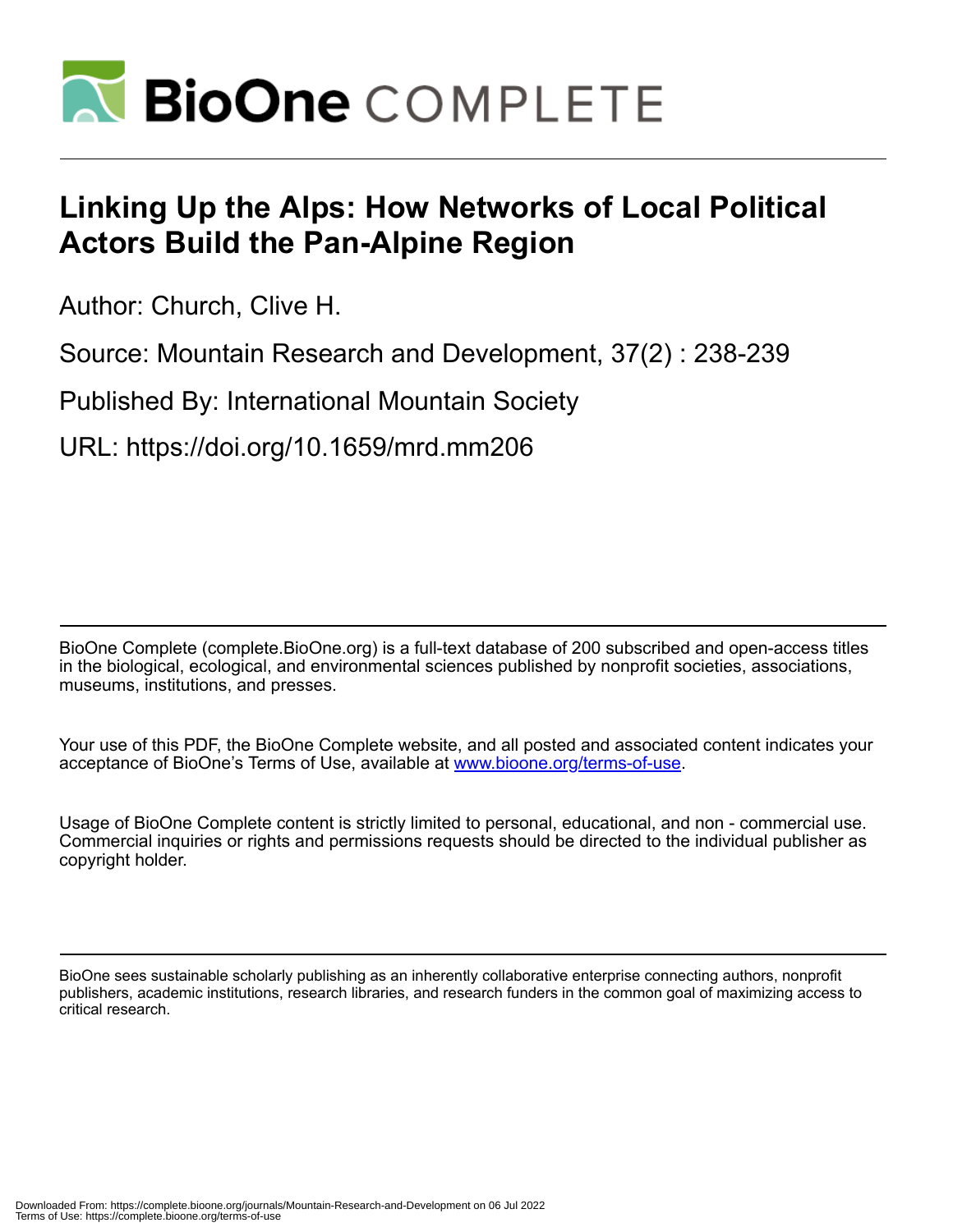## Mountain Research and Development (MRD)

An international, peer-reviewed open access journal published by the International Mountain Society (IMS) www.mrd-journal.org

## Linking Up the Alps: How Networks of Local Political Actors Build the Pan-Alpine Region

By Cristina Del Biaggio. Bern, Switzerland: Peter Lang, 2016. 370 pp. E52.50. ISBN 978-3-0343- 1630-9.

This is an interesting Swiss contribution to the debate on the making of regional identity. Based on a 2013 Geneva University geography PhD dissertation, its central concern is how people have responded, following the 1991 Alpine Convention, to the challenges facing the mountains. Essentially this was by local political actors creating networks. Yet, despite the positive subtitle, Del Biaggio's conclusion is that the Alps are only partially a region. Following a brief introduction, this is explored in 4 sections. Two chapters set out the theoretical and methodological approach. These are followed by descriptions of the key international accords and the 3 networks chosen for study. The next chapters are given over to analyzing, on the basis of the author's field research, the dynamics and working of the networks. The final chapters examine the significance and effectiveness of the networks.

Drawing on recent thinking in regional geography, Del Biaggio stresses, first, the increasing importance of regions, especially in an age of fluid borders that makes nation-states unhelpful as units of analysis. Here, her assessment would have been strengthened by considering the idea of a ''Europe of the Regions'' and the work of the European Union's (EU) Committee of the Regions. Second, her theoretical analysis suggests that regions are not ''natural'' bodies, whether ecological or biological, but ''social constructs.'' This leads her to privilege the idea of ''regional assemblages'' over ideas of

multilevel governance, although she does not explore the latter in detail. For her, region building emerges from a new form of governance based on networks. However, she does not consider political science ideas of network societies and policy communities. Her chosen concepts are explored in an interpretative and qualitative way, using a single case embedded research design. Investigation was carried out using questionnaires, interviews, and personal observations. The latter often involved participation in the events under scrutiny, so there is often a markedly personal tone to the work.

Del Biaggio's empirical research takes her into the demonstration of how, from the early 1950s, there was nongovernmental pressure from the Commission Internationale pour la Protection des Alpes (CIPRA) for action to be taken to redress the way the fabric of the Alps, human and natural, was coming under threat. Eventually this led to the signing of the Alpine Convention. Operative from 1995 and aiming at using the polluter pays principle, it has been complemented by a series of protocols—signed by all states save Switzerland—and, in 2002, by a secretariat. In addition, from 2000, the EU, with its institutions and regional funds, helped to define a wider Alpine space.

All this stimulated the creation of a series of networks of local actors, whose working has not so far been explored. Two of these were associated with CIPRA: Alliance in the Alps (a grouping of mountain municipalities) and the Alpine Network of Protected Areas (ALPARC). Another network, not involved in CIPRA, the Alpine Pearls grouping of sustainable tourist centers, was added by a fellow researcher. We are not told what percentage of the total number of networks this is.

Together, the 3 networks helped to create a new space for action, hence moving toward a new Alpine identity. For Del Biaggio, this derives

from, on one hand, agreed ways of looking at the Alps, which she calls ''objectification,'' seeing them as a unified region based on geomorphology and homogenous sociocultural characteristics, thus going beyond mere beauty and nostalgia. On the other hand, people inside the networks increasingly see themselves as ''Alpine,'' even in unglamorous towns that are away from the high mountains but are affected by flooding and tourism. Because the mountains constituted the common reference for local actors, they identified themselves as belonging to the Alps. This ''identification'' was the key to setting up a territory that is held together by sustainable development. These 2 processes were the engine for the actors, pushing them to create institutions that demonstrate their shared belief in the Alps and seek to resolve problems of Alpine degradation not soluble in a national context.

All of this is then examined by analysis of the ways in which the networks actually work. This includes drawing on the Internet, responding to new social challenges and accessing EU funds. Exchanging information, developing ecological awareness, and analyzing gastronomic events all play their part, too. Social media seem not to have been significant. Yet there are problems: language difficulties, offputting fees for network membership, and unhelpful state intervention. Hence only 5% of municipalities participate in Alliance in the Alps. And this depends on leading personalities, grassroots involvement being fairly limited. Moreover, the networks do not enjoy real power. Accordingly, the Alpine region is still a matter of potential rather than a finished and independent institutional structure. The shared vision and the need to guarantee a sustainable future have only taken things so far.

It is difficult to dissent from such realistic assessments. However, they do somewhat call into question some